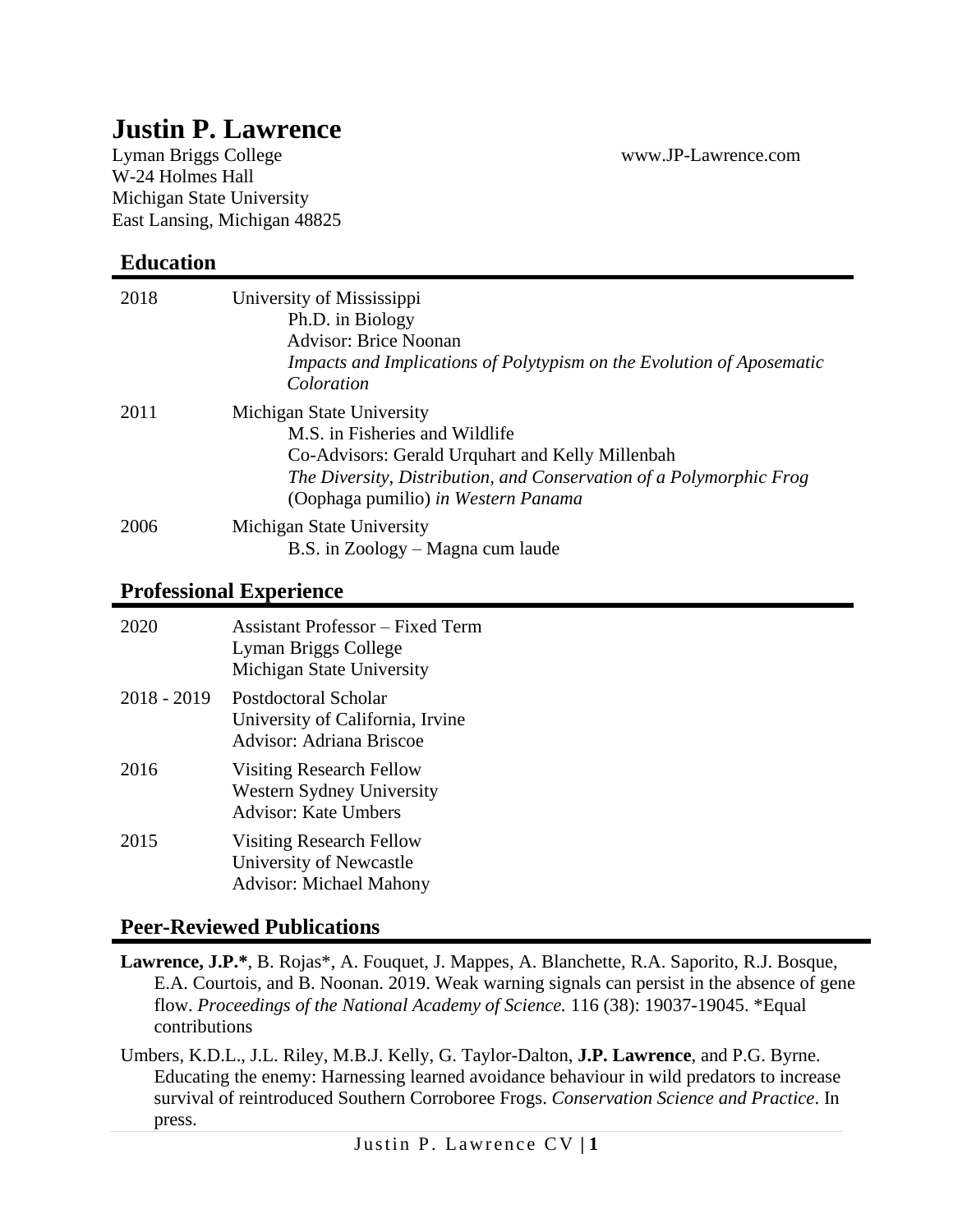- **Lawrence, J.P.** 2018. Population estimates and spatial distributions of *Oophaga pumilio* in a forest edge landscape and implications for conservation. *Phyllomedusa* 17: 247-253*.*
- Bosque, R.J., **J.P. Lawrence**, R. Buchholz, G.R. Colli, J. Heppard, and B.P. Noonan. 2018. Diversity of warning signal and social interaction influences the evolution of imperfect mimicry. *Ecology and Evolution* 8:7490–7499.
- **Lawrence, J.P.**, M. Mahony, and B.P. Noonan. 2018. Differential responses of avian and mammalian predators to phenotypic variation in Australian Brood Frogs. *PLoS ONE* 13 (4) e0195446*.*
- **Lawrence, J.P.** and B.P. Noonan. 2018. Avian learning favors colorful, not luminous, signals. *PLoS ONE* 13 (3): e0194279*.*
- **Lawrence, J.P.** 2017. *Hypsiboas cinerascens* predation. *Herpetological Review* 48 (2): 409.
- **Lawrence, J.P.** 2017. Ineffectiveness of call surveys for estimating population size in a widespread Neotropical frog, *Oophaga pumilio*. *Journal of Herpetology* 51:52-57*.*
- **Lawrence, J.P.** 2011. *Oophaga pumilio* (Strawberry Dart Frog) habitat use. *Herpetological Review* 42: 90*.*

### **In Review and In Prep** \*Undergraduate Author

- **Lawrence, J.P.** 2019. Variable conservation of morphological features in a polytypic frog (*Oophaga pumilio*). *PeerJ.* In review.
- **Lawrence, J.P.** and G.R. Urquhart. 2019. Demographic responses in a population of the Strawberry Poison Frog (*Oophaga pumilio*) after resource manipulations. *Herpetologica.* In review.
- **Lawrence, J.P.**, A.G. Rangel Olguín, and A.D. Briscoe. Unveiling eye molecular evolution by gene-duplication analysis in Lepidoptera. In prep.
- **Lawrence, J.P.** and A.D. Briscoe. A guide to *Heliconius* for everybody: A review of The Ecology & Evolution of *Heliconius* Butterflies by Chris Jiggins. In prep.

#### **Grants and Fellowships (\$55,181)**

| 2019 | American Philosophical Society Franklin Grant, \$6000                                      |
|------|--------------------------------------------------------------------------------------------|
|      | Weaving the Future of Animal Behavior Grant, \$2000                                        |
|      | Society for the Study of Evolution Congressional Visit Days Grant, \$1194                  |
|      | The Wildlife Society Southern California Chapter Travel Grant, \$962                       |
| 2016 | Endeavour Research Fellowship, \$17910                                                     |
| 2015 | North American Nature Photography Association College Scholarship, \$1000                  |
|      | National Science Foundation East Asia and Pacific Summer Institutes<br>Fellowship, \$10965 |
| 2013 | Smithsonian Tropical Research Institute A. Stanley Rand Fellowship, \$3100                 |
|      | Society for the Study of Amphibians and Reptiles Grant in Herpetology, \$500               |
|      | University of Mississippi Graduate Student Council Research Grant, \$1000                  |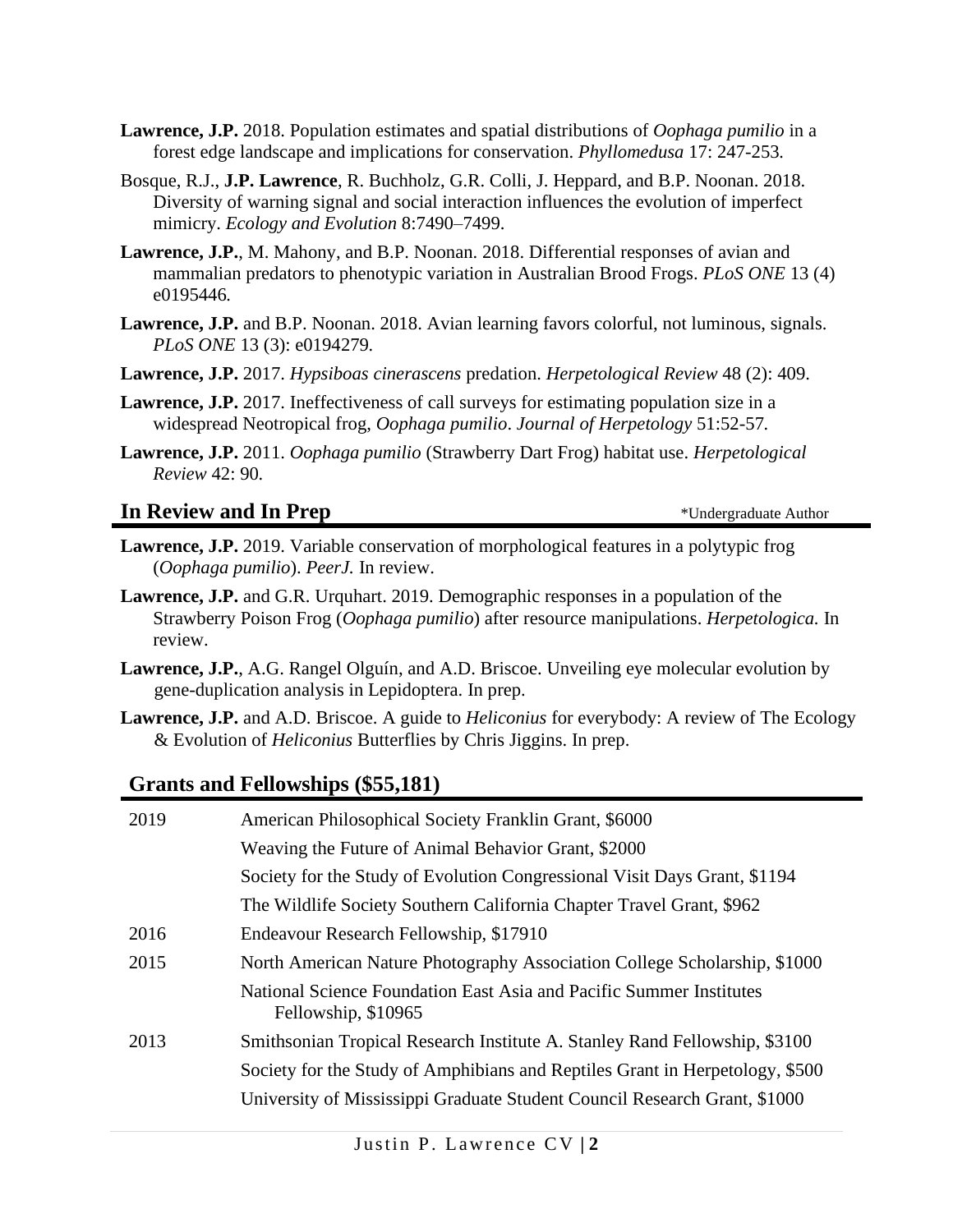| 2012 | American Society of Ichthyologists and Herpetologists Gaige Award, \$500                                     |
|------|--------------------------------------------------------------------------------------------------------------|
|      | University of Mississippi Summer Research Assistantship, \$2600                                              |
| 2011 | Michigan State University Graduate School Travel Funding Fellowship, \$350                                   |
|      | Michigan State University Fisheries and Wildlife Graduate Student Organization<br>Travel Fellowship, \$100   |
| 2010 | Michigan State University Graduate School Research Extension Fellowship,<br>\$1000                           |
| 2009 | Michigan State University College of Agriculture and Natural Resources Summer<br>Research Fellowship, \$6000 |

### **Conference Talks** \*Speaker

- **Lawrence, J.P.**\*, M. Mahony, and B.P. Noonan. Differential responses of avian and mammalian predators to phenotypic variation in Australian Brood Frogs. Behaviour 2019, Chicago, Illinois.
- **Lawrence, J.P.**\*, M. Mahony, and B.P. Noonan. Differential responses of avian and mammalian predators to phenotypic variation in Australian Brood Frogs. Evolution 2019, Providence, Rhode Island.
- **Lawrence, J.P.**\*, B. Rojas, A. Fouquet, J. Mappes, A. Blanchette, R.A. Saporito, R.J. Bosque, and B. Noonan. Evolution and origin of polymorphism in aposematic species. Evolution 2017, Portland, Oregon.
- **Lawrence, J.P.**\*, B. Rojas, A. Fouquet, R.J. Bosque, E.A. Courtois, J. Mappes, and B. Noonan. 2016. Aposematic signal optimization in a polytypic species. Australian Society of Herpetologists Meeting 2016, Launceston, Tasmania, Australia.
- **Lawrence, J.P.**\*, B. Rojas, A. Fouquet, E.A. Courtois, J. Mappes, and B. Noonan. 2015. Directional Selection on Color in the Dyeing Poison Frog, *Dendrobates tinctorius*. Behaviour 2015, Cairns, Queensland, Australia.
- **Lawrence, J.P.**\*, B. Rojas, A. Fouquet, E.A. Courtois, J. Mappes, and B. Noonan. 2014. Directional Selection on Color in the Dyeing Poison Frog, *Dendrobates tinctorius*. Evolution 2014, Raleigh, North Carolina.
- **Lawrence, J.P.**\* 2011. The Diversity, Distribution, and Conservation of a Polymorphic Frog (*Oophaga pumilio*) in Western Panama*.* Michigan Amphibian and Reptile Research Symposium, Central Michigan University.
- **Lawrence, J.P.**\* 2010. Conservation of a Polymorphic Frog. Michigan Amphibian and Reptile Research Symposium, University of Michigan – Flint.
- **Lawrence, J.P.**\* 2010. Conservation of a Polymorphic Frog in Western Panama. Michigan State University Fisheries and Wildlife GSO Symposium. Michigan State University.
- **Lawrence, J.P.**\* 2009. Conservation of a Polymorphic Frog*.* Michigan Amphibian and Reptile Research Symposium. Michigan State University.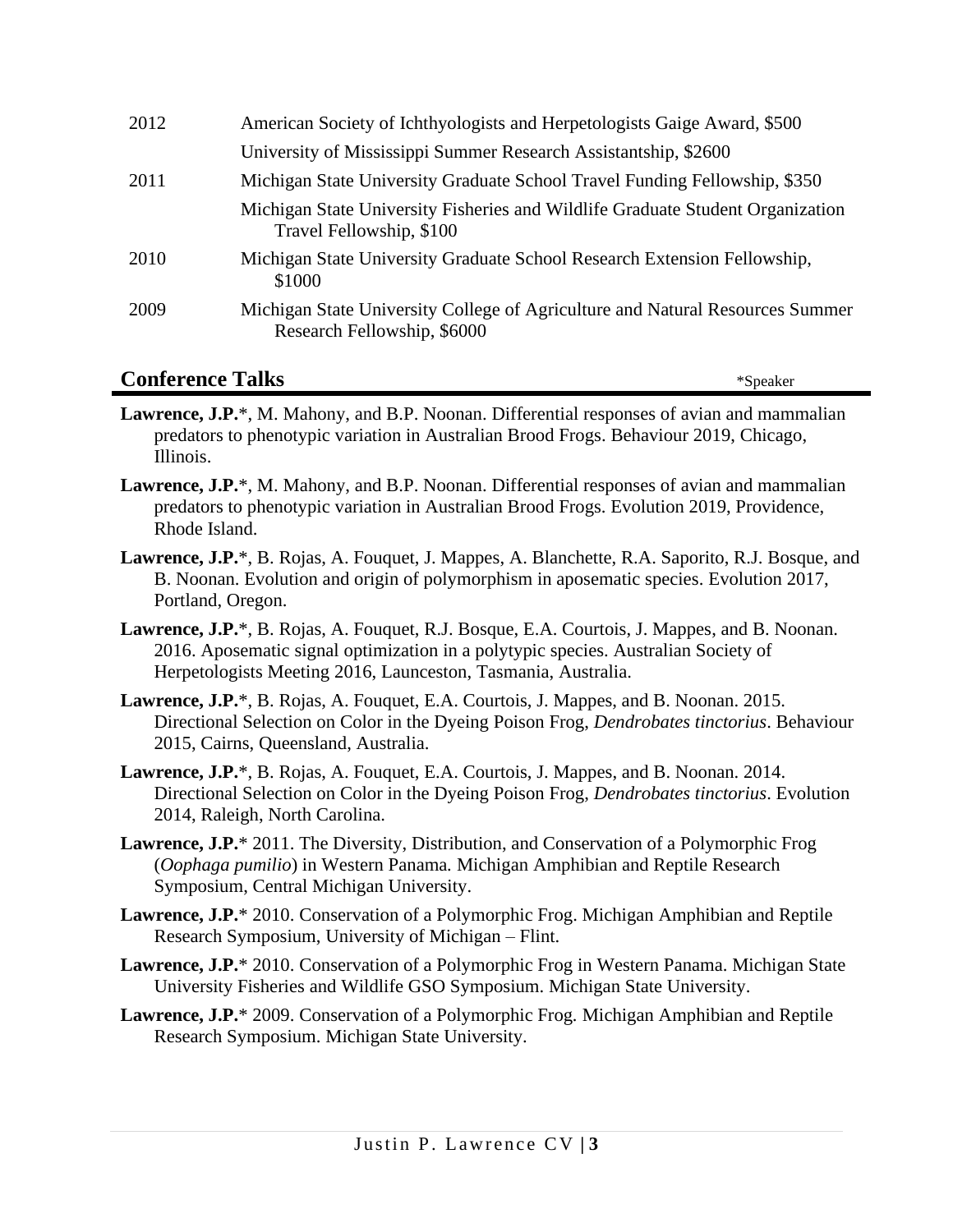#### **Poster Presentations** \*Presenter

- Lawrence, J.P.<sup>\*</sup>, A.G. Rangel Olguín, and A.D. Briscoe. 2019. Unveiling eye molecular evolution by gene-duplication analysis in Lepidoptera. Evolution 2019, Providence, Rhode Island.
- **Lawrence, J.P.**\*, M. Mahony, and B.P. Noonan. 2018. Differential responses of avian and mammalian predators to phenotypic variation in Australian Brood Frogs. Early Career Scientists Symposium. Ann Arbor, Michigan.
- Kelly, M.B.J.\*, G. Taylor-Dalton, **J.P. Lawrence**, P.G. Byrne, and K.D.L. Umbers. 2016. Does the spectacular colouration protect the Southern Corroboree Frog, *Pseudophryne corroboree*, from predation? Australasian Society for the Study of Animal Behaviour Meeting. Katoomba, New South Wales, Australia.
- **Lawrence, J.P.**\*, B. Rojas, A. Fouquet, E.A. Courtois, J. Mappes, and B. Noonan. 2014. Directional Selection in the Dyeing Poison Frog (*Dendrobates tinctorius*). University of Mississippi Graduate Research Symposium. Oxford, Mississippi.
- **Lawrence, J.P.**\* and G.R. Urquhart. 2011. Population Demographic Changes Due to Addition of Artificial Rearing Sites in the Strawberry Poison Dart Frog (*Oophaga pumilio*). Joint Meeting of Ichthyologists and Herpetologists. Minneapolis, Minnesota.
- **Lawrence, J.P.**\* 2009. Conservation of a Polymorphic Frog (Dendrobatidae: *Oophaga pumilio*) in Western Panama. Michigan State University Fisheries and Wildlife GSO Symposium. East Lansing, Michigan.

### **Awards and Honors**

| 2018 | <b>Science Communication Workshop Award Recipient</b><br>International Wildlife Film Festival, Missoula, Montana |
|------|------------------------------------------------------------------------------------------------------------------|
| 2017 | <b>Hamilton Symposium Award Finalist</b><br><b>Evolution 2017 Conference</b>                                     |
|      | Graduate Student Achievement Award<br>University of Mississippi                                                  |
| 2016 | Runner-up for Talk Given by PhD Student<br>2016 Australian Society of Herpetologists Meeting                     |
| 2014 | <b>First Place Poster</b><br>University of Mississippi Research Symposium                                        |

### **Teaching Experience**

#### **Michigan State University**

2020 *Instructor, Biology II: Cell and Molecular Biology (LB 145) – 1 Semester* Co-instructor with Dr. Cassie Dresser-Briggs. Created course material for lectures and labs. Designed course activities, honors options, and methods to evaluate student progress and retention for 96 students. Supervised 1 graduate teaching assistant and 10 undergraduate learning assistants.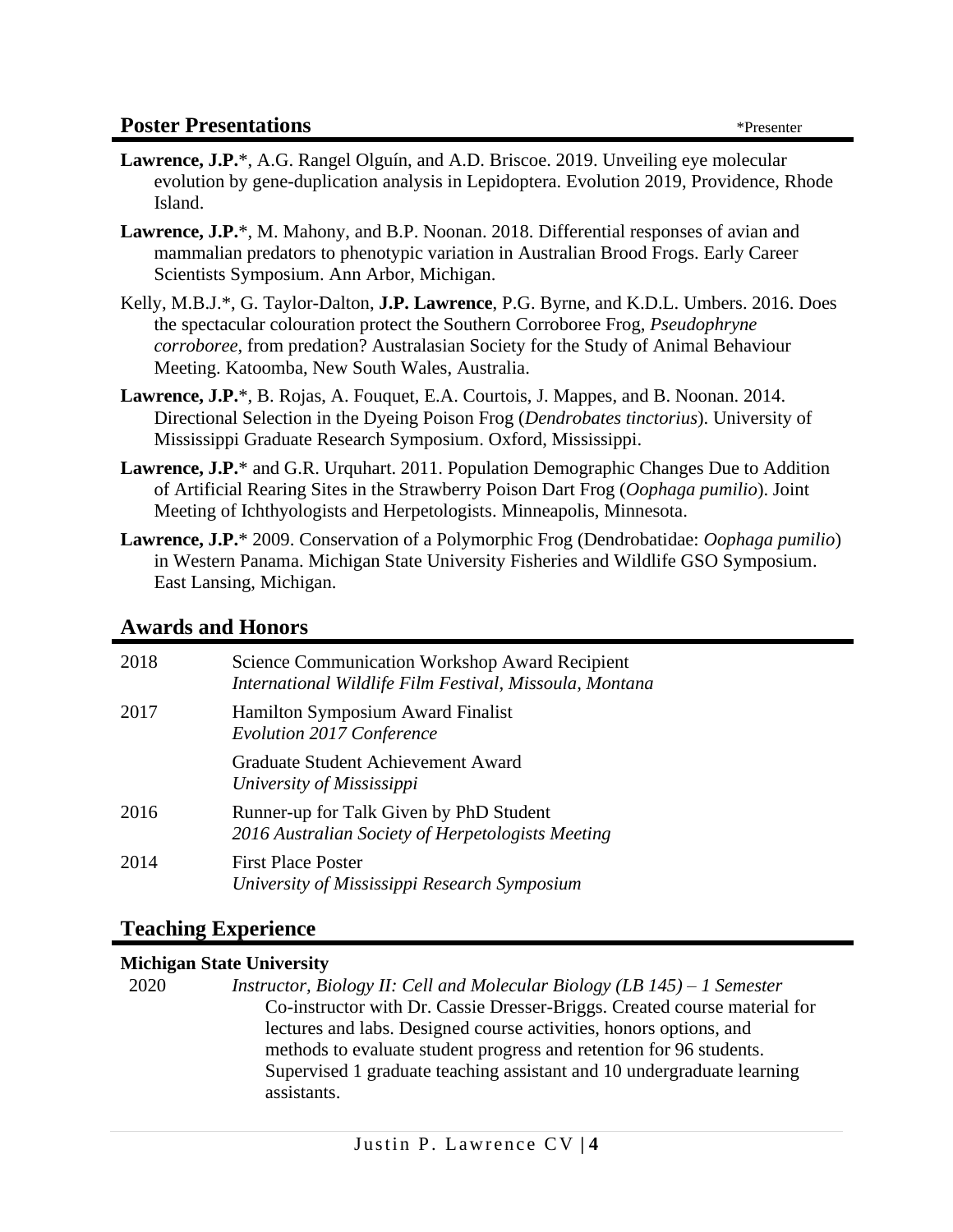## **University of Mississippi**

| 2011-2018 | Lab Coordinator, Genetics (BISC 336) - 2 Semesters<br>Created lab modules, exams, quizzes, syllabi, and assignments for $\sim$ 430<br>students while supervising 5 graduate teaching assistants. Designed barcoding<br>lab to explore concepts of sequencing and phylogenetic trees. |
|-----------|--------------------------------------------------------------------------------------------------------------------------------------------------------------------------------------------------------------------------------------------------------------------------------------|
|           | Teaching Assistant, Genetics (BISC 336) - 10 Semesters<br>Sophomore-Junior level course teaching Mendelian, Molecular, and<br>Population genetics.                                                                                                                                   |
|           | Teaching Assistant, Biological Science I Laboratory (BISC 161) – 1 Semester<br>Freshmen level course for introductory biology including statistics, ecology,<br>and genetics. Created presentations and graded material.                                                             |
|           | <b>Michigan State University</b>                                                                                                                                                                                                                                                     |
| 2005-2012 | Course Instructor, Environmental Studies in Costa Rica (NSC 475, NSC 491,<br>ZOL 490, ZOL 494) $-$ 2 Programs                                                                                                                                                                        |
|           | Junior-Senior level study abroad program that covered tropical ecology and<br>biodiversity and the environmental issues facing tropical countries with a<br>particular focus on Costa Rica. Created syllabus and graded material.                                                    |
|           | Course Instructor, Wild Borneo! Biodiversity in Southeast Asia (NSC 490, NSC                                                                                                                                                                                                         |
|           | $491$ ) – 1 Program<br>Junior-Senior level study abroad program that covered tropical ecology and<br>biodiversity of southeast Asia, focusing on Borneo. Responsible for creating<br>syllabus and graded material.                                                                   |
|           | Teaching Assistant, Wild Borneo! Biodiversity in Southeast Asia (NSC 490, NSC<br>$491$ – 1 Program<br>Junior-Senior level study abroad program that covered tropical ecology and<br>biodiversity of southeast Asia, focusing on Borneo.                                              |
|           | Teaching Assistant, Environmental Studies in Costa Rica (NSC 490, NSC 491) -<br>2 Programs                                                                                                                                                                                           |
|           | Junior-Senior level study abroad program that covered tropical ecology and<br>biodiversity and the environmental issues facing tropical countries with a<br>particular focus on Costa Rica.                                                                                          |
|           | Teaching Assistant, Tropical Biodiversity and Conservation in Panama (LB 493)<br>$-2$ Programs                                                                                                                                                                                       |
|           | Upperclassmen study abroad program that used scientific observation to teach<br>tropical biology in lowland tropical rainforest and high elevation cloud forest.                                                                                                                     |
|           | Teaching Assistant, Biology of Amphibians and Reptiles (ZOL 384) – 4 Semesters<br>Junior-Senior level course for biology of amphibians and reptiles, which<br>included taxonomy, evolutionary history, and species identification.                                                   |
|           | Teaching Assistant, Introductory Biology (LB 144) - 7 Semesters<br>Freshmen level course for introductory biology including ecology, genetics,<br>evolution, and comparative biology.                                                                                                |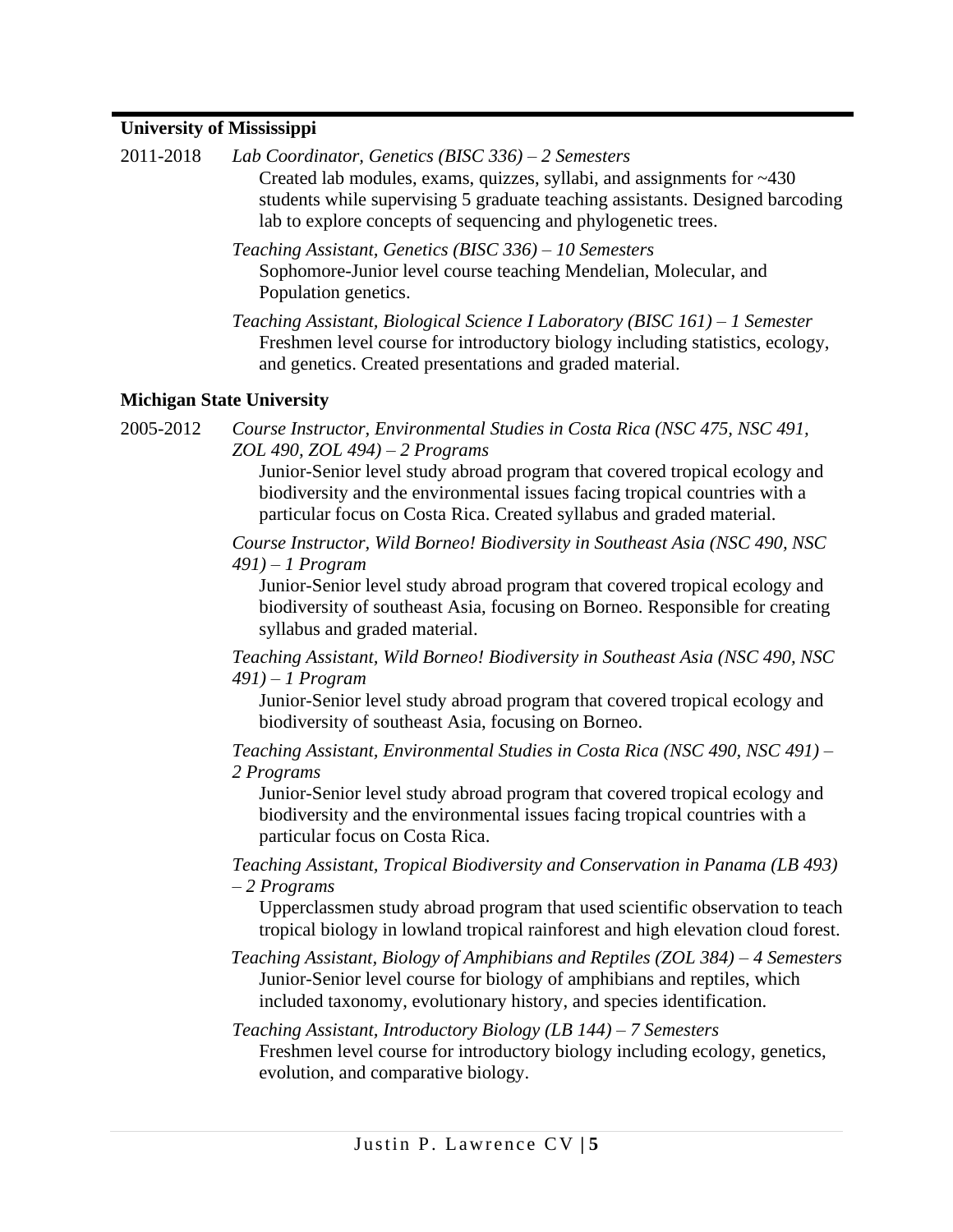#### **Mentor Experience**

- André Smith University of Mississippi (2017 present). Dietary specialization in the Dyeing Poison Frog (*Dendrobates tinctorius*). University of Mississippi Track-1 Summer Research Fellowship. Currently an undergraduate.
- Alex Oliveri University of Mississippi (2018 present). Predator learning of automimicry signals. Currently an undergraduate.
- Peter Andes University of Mississippi (2017 present). Invertebrate response to alkaloid toxins in the Dyeing Poison Frog (*Dendrobates tinctorius*). 2018 graduate, pursuing graduate schools.
- Matthew McPherson University of Mississippi (2018 present). Predator learning of automimicry signals. Currently an undergraduate.
- Matthew Amann University of Mississippi (2015 2016). Toxin variation in the Dyeing Poison Frog (*Dendrobates tinctorius*). 2017 graduate.
- Winston Wolters University of Mississippi (2015 2016). Toxin variation in the Dyeing Poison Frog (*Dendrobates tinctorius*). 2016 graduate.
- Michael Kelly Western Sydney University (2016). Conservation of the southern corroboree frog (*Pseudophryne corroboree*). 2016 graduate, current masters student at University of Sydney.
- Griffin Taylor-Dalton Western Sydney University (2016). Conservation of the southern corroboree frog (*Pseudophryne corroboree*). 2017 graduate.
- John Constan Michigan State University (2013). Predator responses to known and novel phenotypes in the Dyeing Poison Frog (*Dendrobates tinctorius*). 2013 graduate, currently pursuing medical degree at Michigan State University.
- Tim Muhich Michigan State University  $(2011 2013)$ . Demographic responses to resource manipulations in the Strawberry Poison Frog (*Oophaga pumilio*). 2012 graduate, currently teaching high school.
- Keith Erickson Michigan State University (2010). Population dynamics of the Strawberry Poison Frog (*Oophaga pumilio*). 2012 graduate of Arapahoe Community College.
- Isaac Standish Michigan State University (2010). Population dynamics of the Strawberry Poison Frog (*Oophaga pumilio*). 2011 B.S. graduate and 2016 Ph.D. graduate from Michigan State University.

#### **Guest Lectures**

| 2019 | Predators, Prey, and Perception: How Warning Signals Diversify and Proliferate<br>Invited seminar, Loyola University Chicago |
|------|------------------------------------------------------------------------------------------------------------------------------|
|      | Aposematism: What it is and how does it evolve?<br>Animal Coloration and Vision (E145), University of California, Irvine     |
| 2018 | <b>Population and Evolutionary Genetics</b><br>Genetics (BISC 336), University of Mississippi                                |
| 2011 | Introduction to Ecology and Biomes<br>Introductory Biology (LB 144), Michigan State University                               |

Justin P. Lawrence CV | 6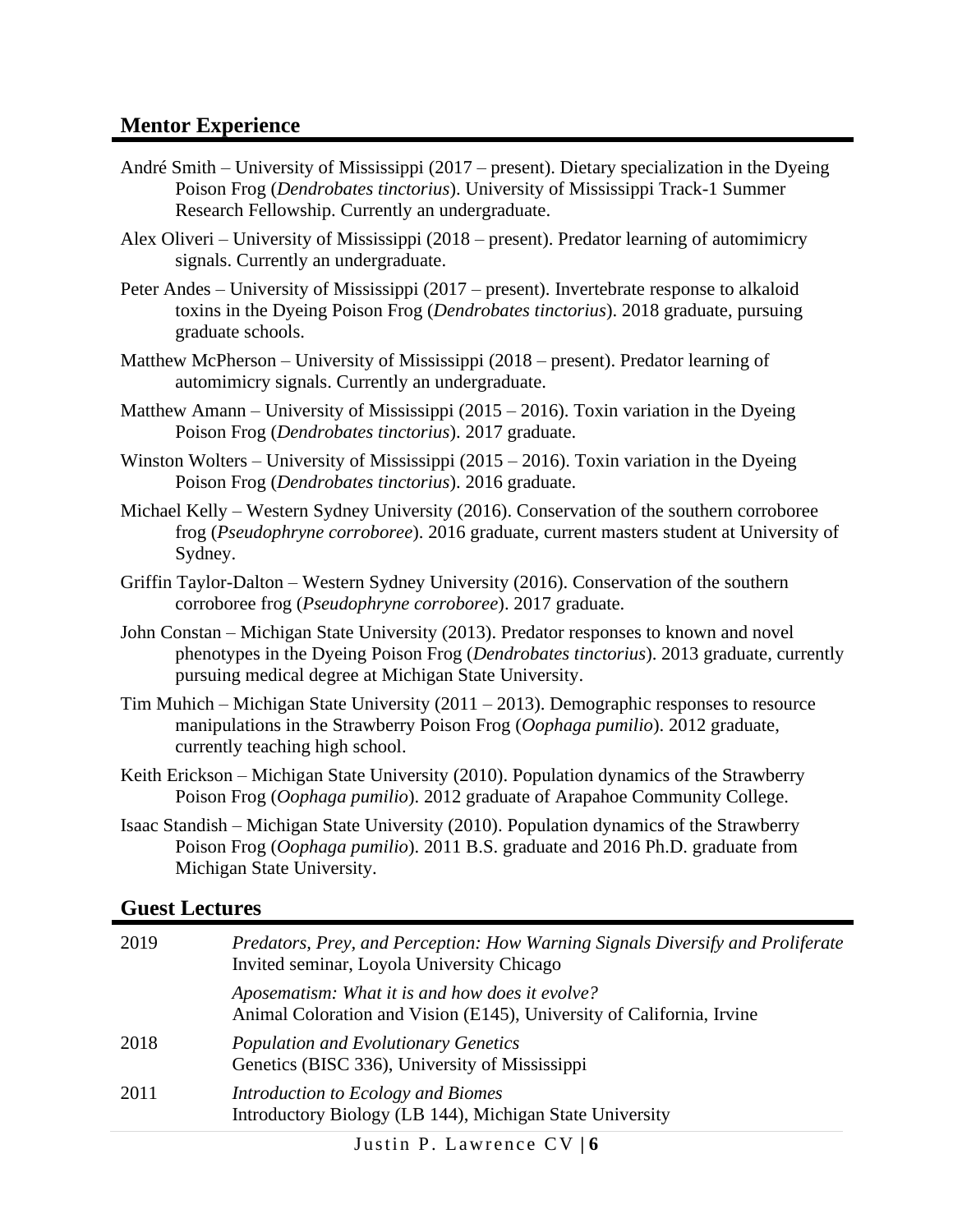| 2010 | <b>Neotropical Herpetofauna Trends and Threats</b><br>Biology of Amphibians and Reptiles (ZOL 384), Michigan State University |
|------|-------------------------------------------------------------------------------------------------------------------------------|
| 2009 | <b>Neotropical Herpetofauna Trends and Threats</b><br>Biology of Amphibians and Reptiles (ZOL 384), Michigan State University |
|      | <b>Conservation Biology and Restoration Ecology</b><br>Introductory Biology (LB 144), Michigan State University               |
|      | <b>Threats to Amphibian Diversity</b><br>Introductory Biology (LB 144), Michigan State University                             |
| 2008 | <b>Neotropical Herpetofauna Trends and Threats</b><br>Biology of Amphibians and Reptiles (ZOL 384), Michigan State University |
| 2007 | <b>Neotropical Herpetofauna Trends and Threats</b><br>Biology of Amphibians and Reptiles (ZOL 384), Michigan State University |

#### **Service and Outreach**

| Outreach<br>Presentations | Tracking Snow. 2018. Science communication film for the U.S. Forest Service<br>and the International Wildlife Film Festival. Missoula, Montana.                                                     |
|---------------------------|-----------------------------------------------------------------------------------------------------------------------------------------------------------------------------------------------------|
|                           | Meet Your Neighbours Photography Techniques. 2017. North American Nature<br>Photography Association High School Scholarship Program. Great Smoky<br>Mountains National Park, Tennessee.             |
|                           | The Overlooked Majority: Highlighting Salamander Diversity in the U.S.<br>2017. North American Nature Photography Association Summit, Jacksonville,<br>Florida.                                     |
|                           | Conservation of a Polymorphic Frog. 2010. Smithsonian Tropical Research<br>Institute, Bocas del Toro, Panama.                                                                                       |
|                           | Conservation of a Polymorphic Frog. 2009. Smithsonian Tropical Research<br>Institute, Bocas del Toro, Panama.                                                                                       |
|                           | Amphibian Conservation: The Global Amphibian Crisis. 2008. Potter Park Zoo,<br>Lansing, Michigan.                                                                                                   |
| Reviewer                  | Amphibia-Reptilia, Copeia, Evolution, Herpetological Conservation and<br>Biology, Herpetological Review, Hydrobiologia, Integrative Organismal<br>Biology, Journal of Natural History, Phyllomedusa |

## **Professional Organizations**

Australian Society of Herpetologists Society for the Study of Evolution American Society of Ichthyologists and Herpetologists Herpetologists' League American Genetics Association

Society for the Study of Amphibians and Reptiles